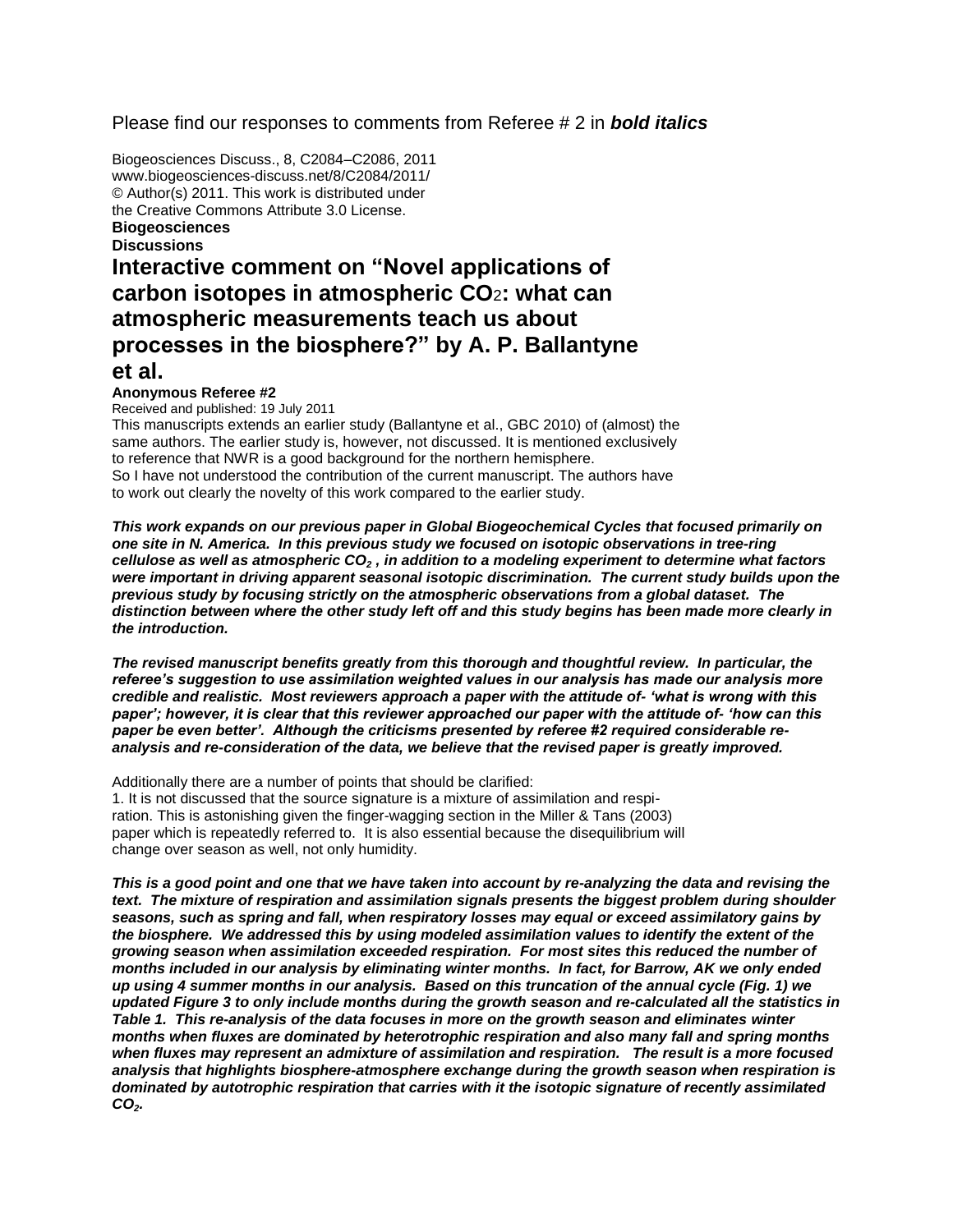2. I wondered about the humidity calculations. It should be assimilation weighted in order to do the regression. It should also be in the footprint of the station. What is the footprint of Point Barrow? Especially of the filtered time series for maritime background air? Where and when did you take the humidity in the model?

*Thank you for pointing out this oversight from our previous analysis. We are now only using assimilation-weighted mean monthly values of relative humidity, vapor pressure deficit, and temperature calculated at the leaf surface by the SiB model (Baker et al., 2010). Each assimilationweighted value is taken from a single grid cell from the model encompassing the site from which observations were made. Each grid cell (1x1 degree) exceeds the spatial extent for the footprint for most sites included in the observation network. Point Barrow is an unusual site given its high latitude and proximity to the Arctic Ocean. We suspect that Point Barrow gives more of a circum-arctic perspective, especially during the 4-month growing season that we ultimately included in our analysis. However, despite only using mean values from these four months of the growing season, the correlation between δ<sup>13</sup>C source values and VPD as well as RH are extremely high (see revised statistics in Table 1) and the RMSE with model estimates of discrimination are quite low, suggesting that δ<sup>13</sup>C source estimates are in fact providing useful information about isotopic discrimination by the biosphere, at least during these 4 months. Although this revised analysis does not really affect the over-all conclusions of our investigation, the methods and results have been updated to include the details of the analysis as well as the implications for the results.* 

#### *Section '3.3 Model Evaluation' has been revised accordingly:*

*'To test models designed to simulate the isotopic fractionation occurring during stomatal conductance, we used the simple biosphere model SiB biosphere model (Sellers et al., 1996). The model was driven by National Centers for Environmental Prediction Reanalysis Data (Kanamitsu et al., 2002) interpolated to the model timestep for the years 1983–2006. Maps of plant functional types were derived from remote sensing products (DeFries and Townshend, 1994). Mean monthly values of assimilation-weighted leaf surface temperatures (T) and relative humidity (RH) were calculated for each grid cell (1° x 1°) encompassing a network site using the most recent version SiB3 (Baker et al., 2010). For our regression analysis we only included months when net exchange between the atmosphere and biosphere was negative, resulting in an annual cycle that was truncated to the growing season. This was done to isolate the isotopic signal attributable to carbon that had recently been assimilated by the biosphere (Miller et al., 2003). Leaf T and RH were then used to calculate saturation vapor pressure and ultimately vapor pressure deficit (VPD). The assimilation-weighted values of RH and VPD were then used as the primary variables driving 2 commonly used stomatal conductance models- the Ball-Berry Model (Ball, 1988):'*

3. I am really appreciating the method to determine delta\_s quasi-continuously. And one extension of the current study compared to the earlier one is the greater number of stations. So it should be warranted that Niwot Ridge is still a good background for Ulaan Uul, for example. This is not discussed. NWR might be o.k. on the same latitude if you consider delta s to be a monthly mean. But the flying carpet on the NOAA website shows a nice north-south gradient and gradual shifts in the seasonal cycle maxima and minima with latitude. I would also add caution to the statement that the Miller & Tans (2003) method is an alternative to the Keeling plot. It is an extension. A very good one, though, but it adds a varying background, not more. The rearrangement of the equations does not add anything extra, I think.

*The observation made by the reviewer that NWR may not be a good background reference site for the entire N. Hemisphere is an astute observation and a valid point. The choice of background reference curves is not trivial. In fact, our previous analysis (Ballantyne et al., 2010) comparing model simulations with observations indicated that using a reference curve from the 'free-troposphere' above 3000 masl was the optimal reference curve for inferring isotopic source signature of fluxes from the*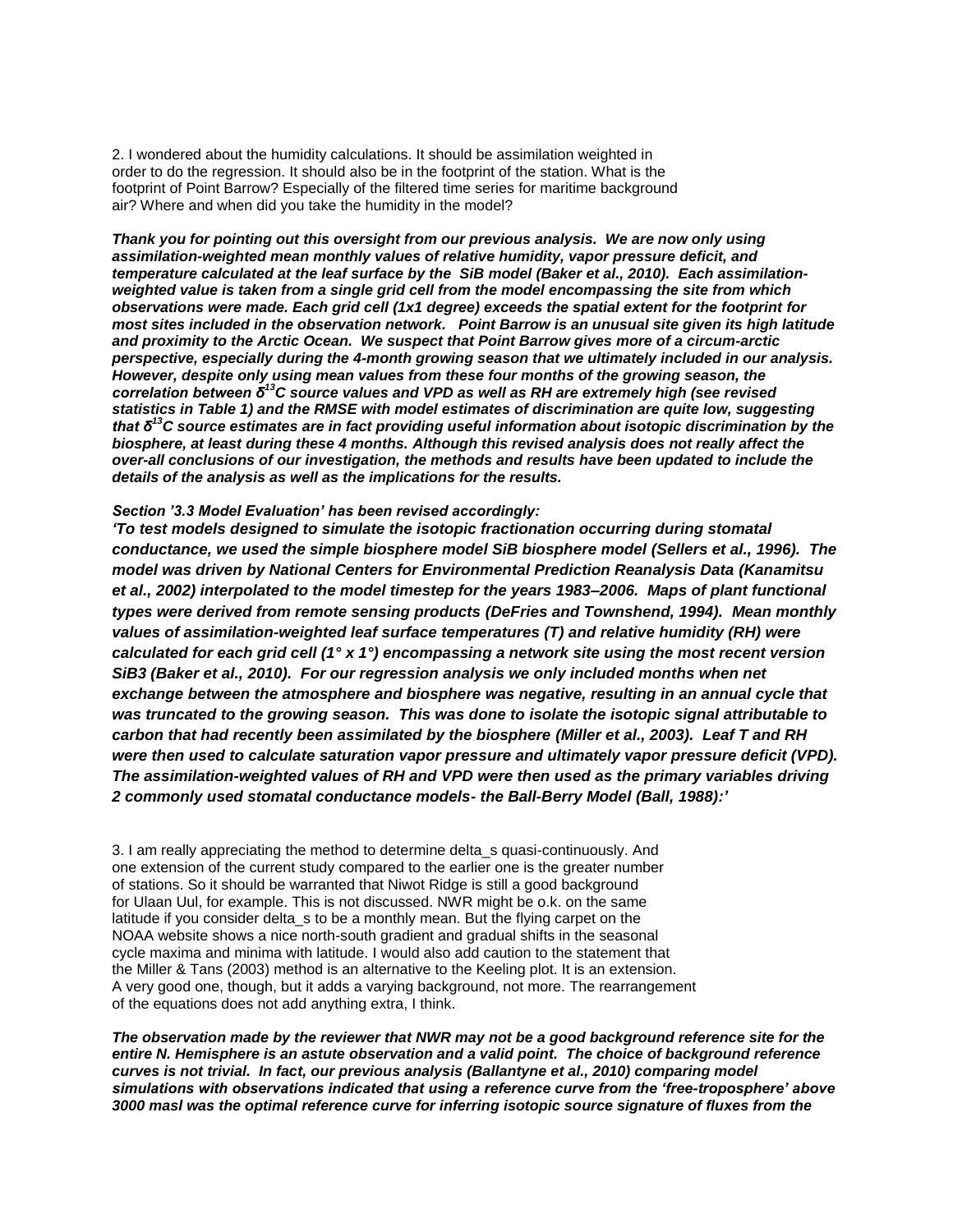*biosphere to the atmosphere. Unfortunately, such high elevation 'free troposphere' reference sites are not available for comparison with all the surface sites on all continents. The alternative would be to select the appropriate marine boundary layer reference curve for each site based on latitude. Although this would address the latitudinal issue identified by Referee #2 it would introduce other artifacts, such as isotopic signatures from air-sea gas exchange. We acknowledge that there are assumptions in using NWR as the reference curve for all sites in the Northern Hemisphere; however, using regional reference curves from surface sites would also require assumptions.*

# *Text has been revised to state that Miller & Tans (2003) is an 'extension' of the Keeling Plot approach.*

4. I think that the intuition in section 5.3 might be misleading. It might come from the implied time scales. Already in the introduction is the funny sentence that stomates "may respond to changes in atmospheric water vapor within weeks". They respond within in minutes, which is the basis of Ball-Berry and Leuning :-) But on another time scale, humidity goes down over summer leading to soil water stress and reduced stomatal conductance. So you seem to think rather in this time scale. A summer signal is indeed building up in weeks to some month, exactly as in your delta\_s.

#### *This has been revised in the introduction to read:*

*'Using the δ<sup>13</sup>CO<sup>2</sup> composition of recently respired CO2, researchers have been able to infer stomatal response to atmospheric water vapor, but that this isotopic signal may take weeks to be transmitted as respired CO<sup>2</sup> (Bowling et al., 2002). '*

### *The discussion has been revised significantly to address stomatal response across a range of spatial and temporal scales.*

Plants try to keep their Ci/Ca ratio rather constant if they have enough light and are not water-limited. So it probably goes down with soil water status rather than directly with atmospheric humidity.

*From an ecophysiological perspective this is correct, stomatal conductance is really responding to the difference soil water availability and atmospheric water vapor, which we can think of as the gradient driving potential transpiration. Unfortunately, this potential transpiration gradient is not a common meteorological variable and thus we rely on other physical 'proxies' of this gradient. Although our analysis does not capture this actual gradient, it does evaluate two commonly used proxies of this gradient- relative humidity and vapor pressure deficit. Our analysis ultimately suggests that vapor pressure deficit is a more effective proxy of this potential transpiration gradient at the global scale.*

A few minor things are:

a) Use a per mil sign in the plots.

# *All plots have been updated with ‰ sign.*

b) It is d13C source in the figures but delta\_s in throughout the rest of the text.

*We acknowledge this inconsistency. However, it is always frustrating to read a paper with acronyms or symbols in figures that are unclear. After all most readers, first read the abstract and then look at the figures to decide whether they want to read the entire paper. If the figures are not absolutely clear and comprehensible chances are they will not take the time to read the paper.*

c) The CO2 compensation point should have star, i.e. gamma\* Without the \* it does not include leaf/dark respiration.

#### *This has been updated in the revised text.*

d) Please be precise that you talk only about NOAA/INSTAAR data. In the introduction